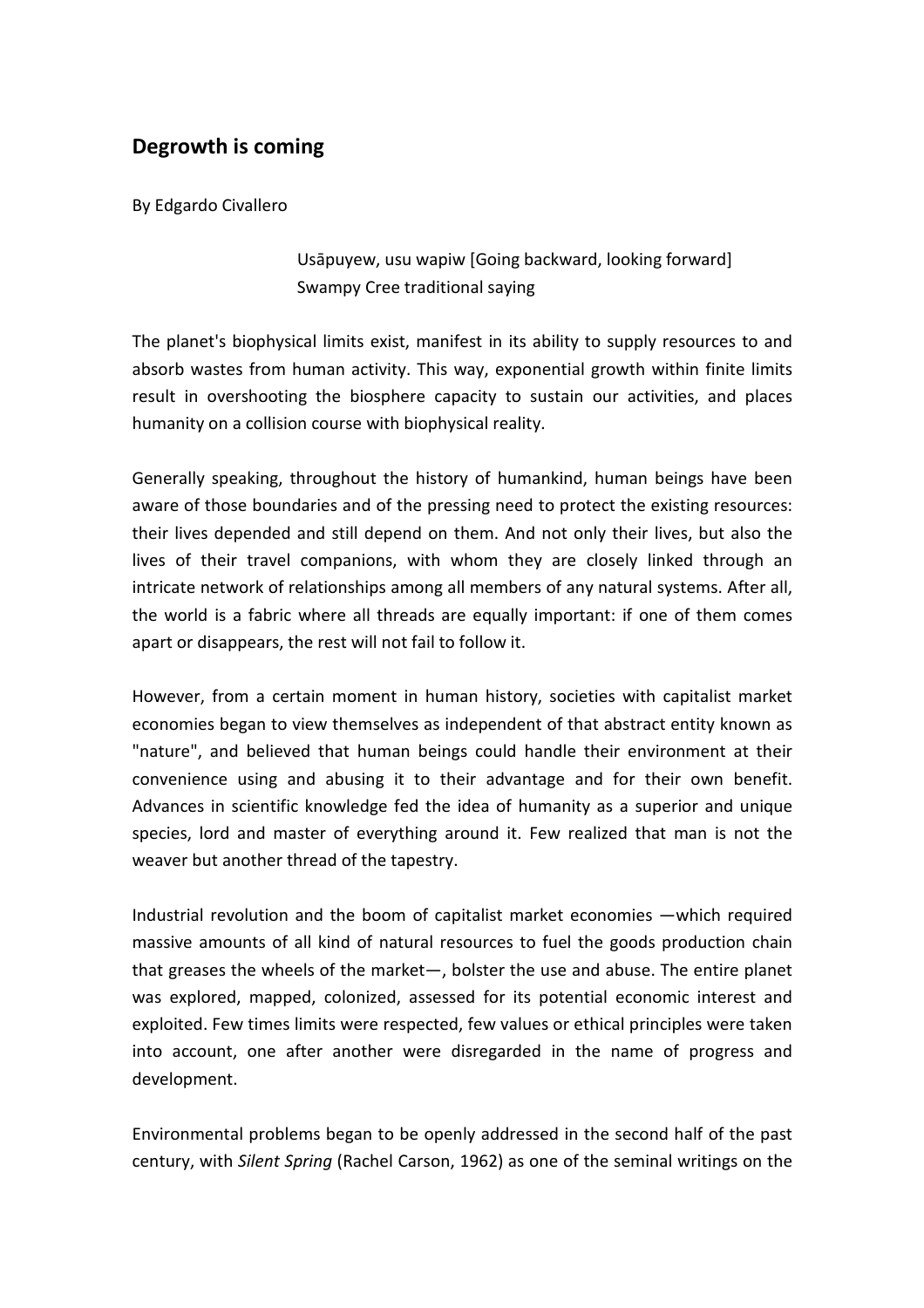issue. Research and studies carried out in different places by different people began to underpin the idea that human societies were degrading, destabilizing, disrupting and depleting natural systems. New terms made their way into the mainstream, such as "conservation(ism)", "preservation(ism)", "ecology", "environmentalism", and shortly afterwards, "green economy" and "sustainability". The latter drew attention on the urgent need to preserve existing resources and reduce waste, however, the main approach for sustainable development revolved around preventing the economic system failure while allowing for the green-washing of business as usual policies. Few voices called for the need to address the causes of the socio-ecological crisis, and the proposed solutions were stopgap responses aimed at mitigating the effects or reducing the impact.

The measures adopted were largely inappropriate from the outset and proved to be ineffective: rather than stopping or reversing the trend, they had the seemingly paradoxical effect of accelerating it. In fact, the "Great Acceleration" in human activity from the start of the Industrial revolution to present day backs the claim that Earth has entered a new geological epoch, the Anthropocene. In response to this, two different approaches have now arisen. On the one hand, minimalism: learning to live a simpler life, to live with less. On the other, sufficiency and degrowth (of industrialised countries): downsize of production and consumption, and therefore reducing the use of natural resources and energy, while reusing, recovering and recycling as much as possible and meeting the needs of the long-term viability of the earth's biophysical systems that support human societies and in which economies are embedded.

Kallis defines degrowth as "an equitable downscaling of production and consumption that increases human well-being and enhances ecological conditions."

The degrowth movement has become a trend of thought and practice: the spearhead not only for a live worthy of being lived, but for humanity's survival in the face of overshooting of planetary boundaries. Authors and researchers such as Serge Latouche, Giorgos Kallis or Federico Demaria are among its proponents.

If libraries seek to collaborate with communities in the fight against climate change, pollution, biodiversity loss, natural resources depletion, biotic impoverishment, the ongoing mass extinction of species ―and their social outputs―, to name a few strands of the current socio-ecological crisis, they should actively contribute to the degrowth debate and support it. And they should do so twice over. On the one hand, by degrowing themselves, namely reducing their energy consumption, revising their